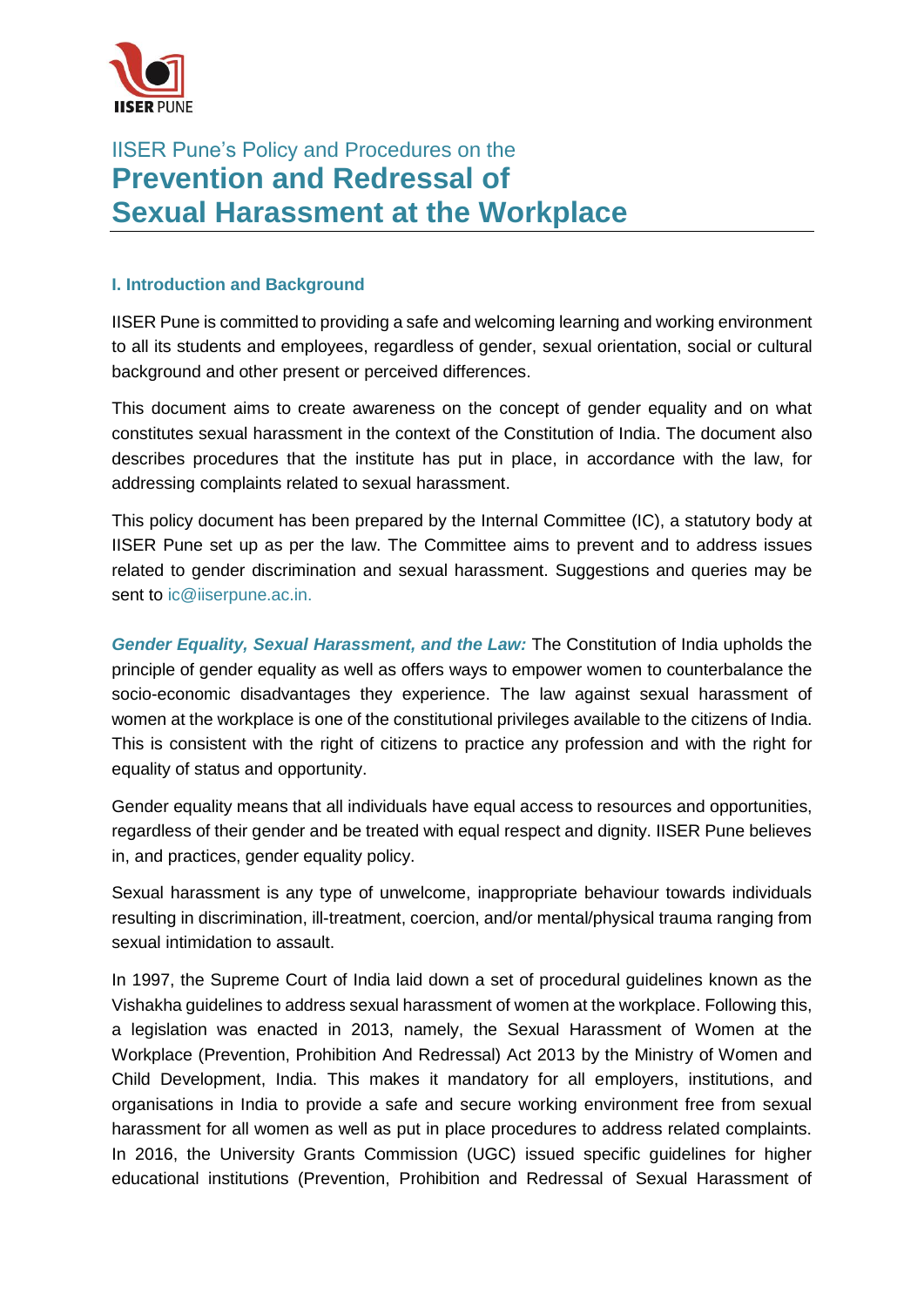Women Employees and Students in Higher Educational Institutions: Published in the Gazette of India dated May 2, 2016).

Applicable to everyone at IISER Pune's workplace, the policy concerns gender sensitivity issues and complaints related to sexual harassment at the workplace. As per the Sexual Harassment of Women at the Workplace (Prevention, Prohibition and Redressal) Act, 2013 and the University Grants Commission (Prevention, Prohibition and Redressal of Sexual Harassment of Women Employees and Students in Higher Educational Institutions) Regulations, 2015, the IC is empowered to deal with sexual harassment complaints from women employees and from students of all genders.

#### **II**. **What constitutes Sexual Harassment?**

According to the Sexual Harassment of Women at the Workplace (Prevention, Prohibition And Redressal) Act of 2013, sexual harassment includes one or more of the following unwelcome acts (whether directly or by implication):

- 1. Physical contact or advances;
- 2. A demand or request for sexual favours;
- 3. Making sexually coloured remarks;
- 4. Showing pornography;
- 5. Any other unwelcome physical, verbal or non-verbal conduct of a sexual nature

**It is important to note that** sexual harassment is a subjective experience, and the law analyses harassment from the perspective of the complainant, and not from the perspective of the respondent (the one against who a complaint has been placed). In this regard, awareness and sensitivity towards issues related to gender, especially in the context of one's cultural background, assumes significance.

An overall guiding principle to self-assess whether a certain type of behaviour constitutes gender discrimination, and, possibly, sexual harassment, is to ask oneself if they would behave differently with a female employee or student than they would if the employee or student was male. Another important point to consider is that apart from unambiguous instances of sexual harassment that involve unwanted physical touch, there may be other, less obvious, instances that could potentially be considered as sexual harassment by coworkers, students, and other members at the workplace. These include usage of inappropriate or harsh language and usage of swear words while expressing oneself. Identifying and avoiding such behaviour can help create a pleasant work environment.

Some examples of unwelcome behaviour **that constitute** sexual harassment at the workplace (as described in the [Handbook on Sexual Harassment of Women at Workplace, 2015\)](http://www.iiserpune.ac.in/userfiles/files/Handbook%20on%20Sexual%20Harassment%20of%20Women%20at%20Workplace.pdf):

Making sexually suggestive remarks or innuendos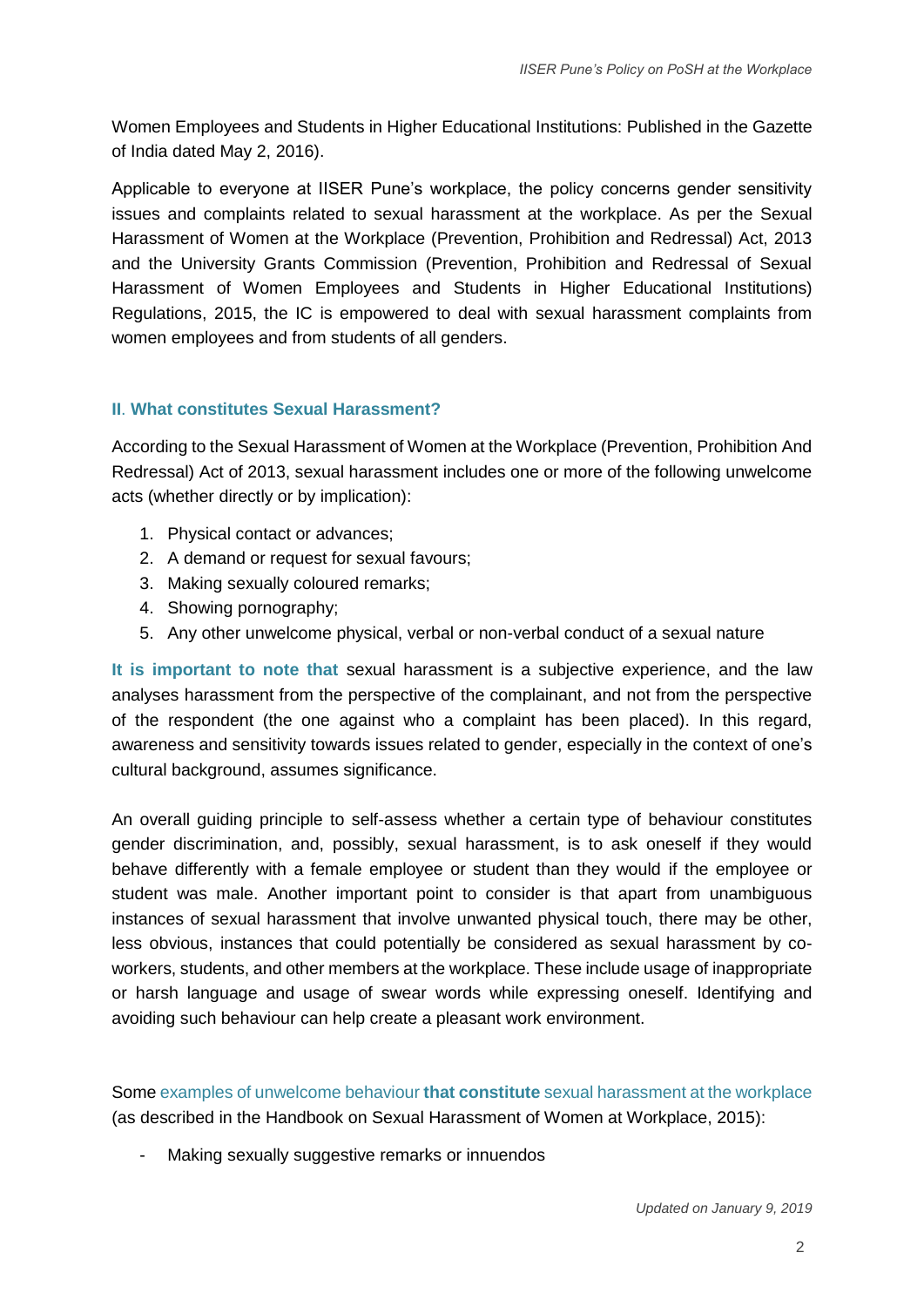- Serious or repeated offensive remarks, such as teasing related to a person's body or appearance
- Offensive comments or jokes
- Inappropriate questions, suggestions, or remarks about a person's sex life
- Displaying sexist or other offensive pictures, posters, mms, sms, whatsapp, or e-mails
- Intimidation, threats, blackmail around sexual favours
- Threats, intimidation, or retaliation against an employee who speaks up about unwelcome behaviour with sexual overtones
- Unwelcome social invitations, with sexual overtones commonly understood as flirting
- Unwelcome sexual advances which may or may not be accompanied by promises or threats, explicit or implicit
- Physical contact such as touching or pinching
- Caressing, kissing or fondling someone against her will (could be considered assault)
- Invasion of personal space (getting too close for no reason, brushing against or cornering someone)
- Persistently asking someone out, despite being turned down
- Stalking an individual
- Abuse of authority or power to threaten a person's job or undermine her performance against sexual favours
- Falsely accusing and undermining a person behind closed doors for sexual favours
- Controlling a person's reputation by rumour-mongering about her private life

# Some examples of behaviour **that may indicate** underlying workplace sexual harassment and merit inquiry:

- Criticising, insulting, blaming, reprimanding, or condemning an employee in public
- Exclusion from group activities or assignments without a valid reason
- Statements damaging a person's reputation or career
- Removing areas of responsibility, unjustifiably
- Inappropriately giving too little or too much work
- Constantly overruling authority without just cause
- Unjustifiably monitoring everything that is done
- Blaming an individual constantly for errors without just cause
- Repeatedly singling out an employee by assigning her with demeaning and belittling jobs that are not part of her regular duties
- Insults or humiliations, repeated attempts to exclude or isolate a person
- Systematically interfering with normal work conditions, sabotaging places or instruments of work
- Humiliating a person in front of colleagues, engaging in smear campaigns
- Arbitrarily taking disciplinary action against an employee
- Controlling the person by withholding resources (time, budget, autonomy, and training) necessary to succeed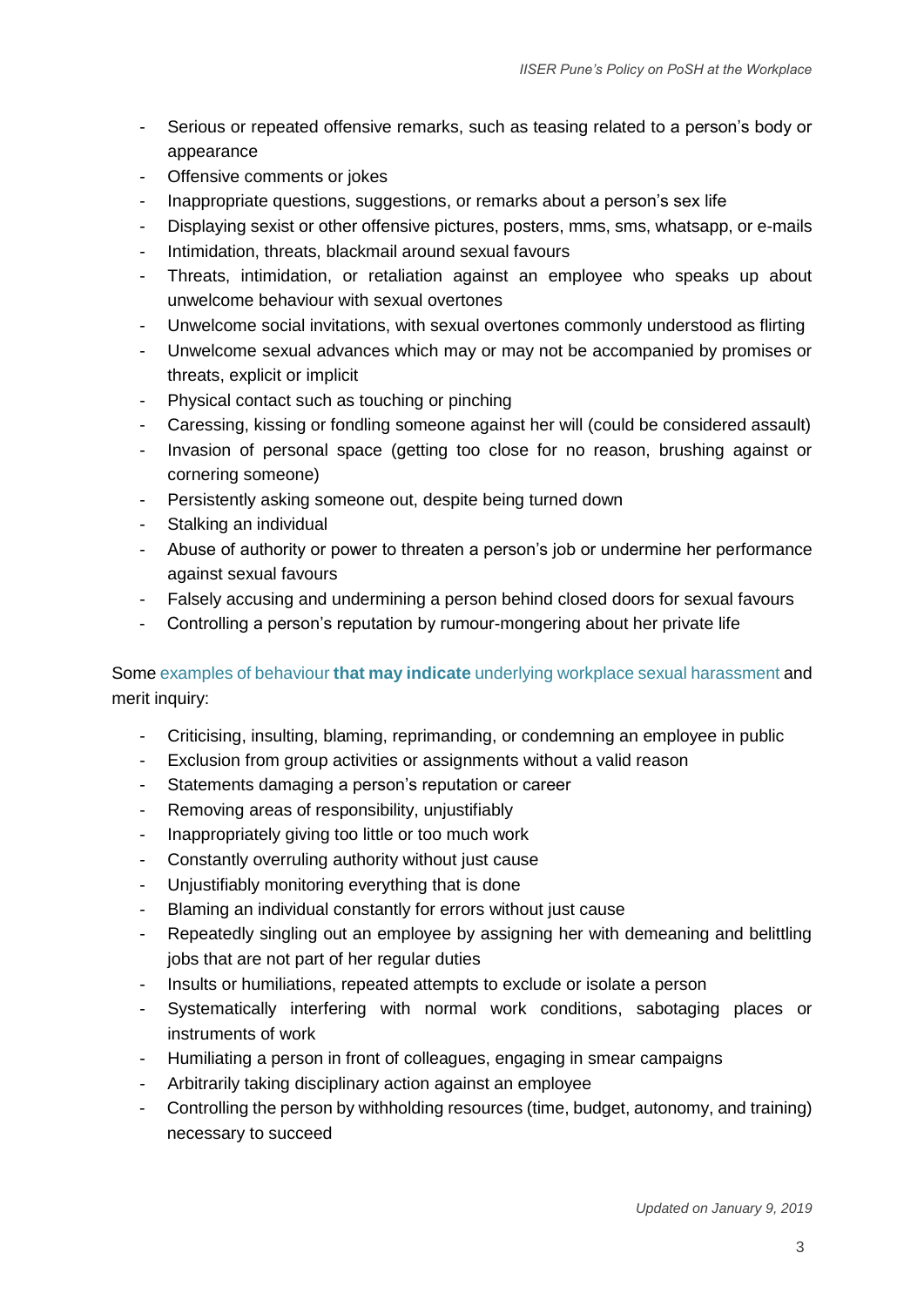Some examples of workplace behaviours that **may not** constitute sexual harassment:

- Following-up on work absences
- Requiring performance to job standards
- The normal exercise of management rights
- Work-related stress e.g., meeting deadlines or quality standards
- Constructive feedback about the work mistake and not the person

#### **III. Role of IISER Pune's Internal Committee**

The Internal Committee (IC) of IISER Pune is a statutory body constituted as per the Sexual Harassment of Women at Workplace (Prevention, Prohibition and Redressal) Act of 2013. As per the Act, the committee is empowered to address complaints of sexual harassment from women and from students of all genders through discussions and investigation, and the institute is bound to implement the committee's recommendations resulting from the investigation. IISER Pune's IC will receive complaints of sexual harassment at the workplace from women and from students of all genders.

The objectives of IISER Pune's IC are to:

- facilitate a gender-sensitive and congenial working environment free of gender-specific discrimination or sexual harassment
- take proactive measures to educate the IISER Pune community about gendersensitivity through orientation programmes for current and new members of the institute through seminars and workshops
- address complaints related to sexual harassment
- ensure that complainants and witnesses are not victimised or discriminated against because of lodging such complaints

IC can be reached on ic@iiserpune.ac.in. The Presiding Officer of the Internal Committee can be contacted at ic.po@iiserpune.ac.in.

## **IV. Policy and Procedures**

IISER Pune is committed to enabling a safe, pleasant, and collegial work environment. The institute observes a zero tolerance policy towards any type of conduct amounting to sexual harassment and to providing a safe environment for all.

## **IVa. Scope and Definitions**

Applicable to everyone at IISER Pune's workplace, the policy concerns gender sensitivity issues and complaints related to sexual harassment at the workplace. As per the Sexual Harassment of Women at the Workplace (Prevention, Prohibition and Redressal) Act,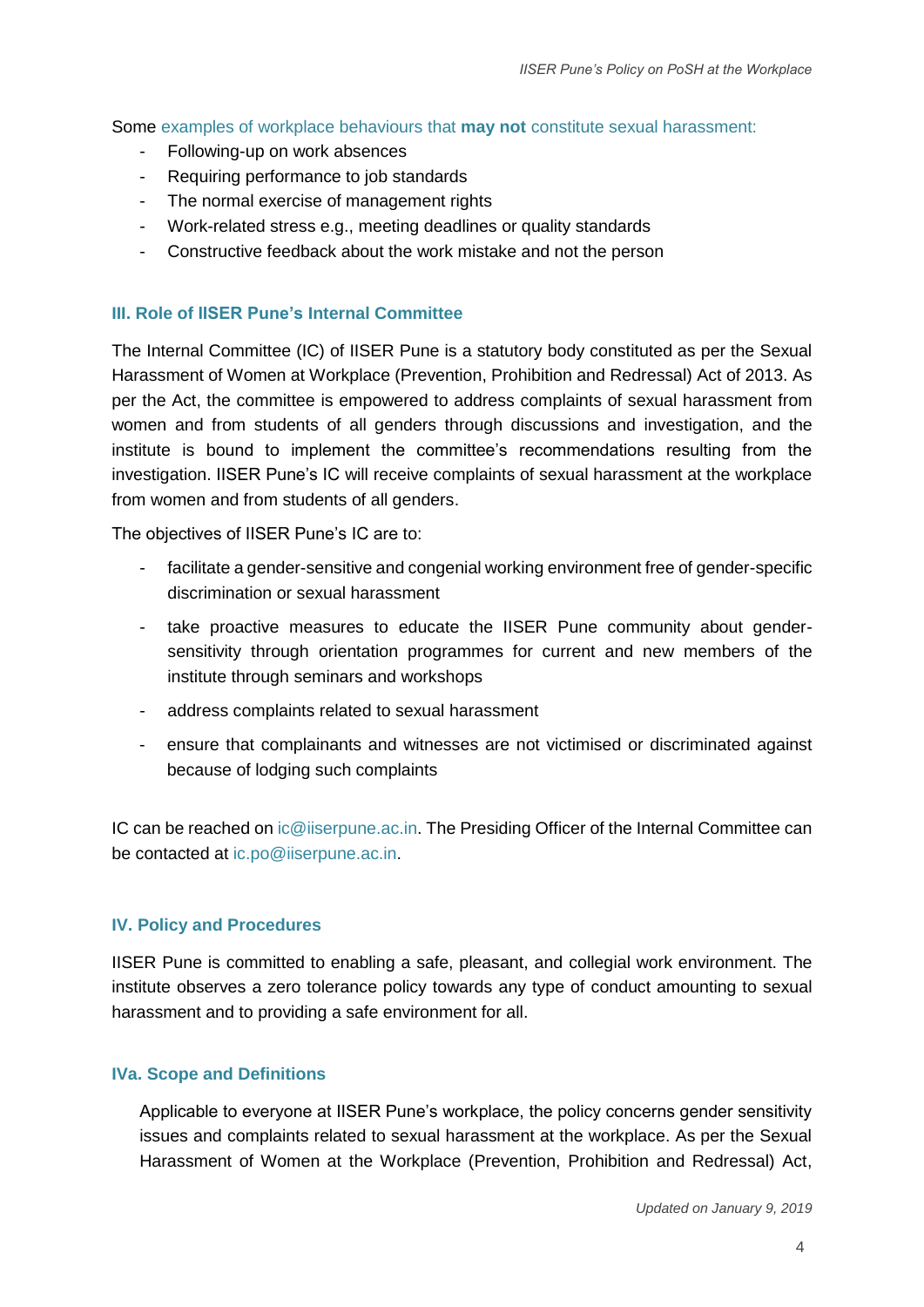2013 and the University Grants Commission (Prevention, Prohibition and Redressal of Sexual Harassment of Women Employees and Students in Higher Educational Institutions) Regulations, 2015, the IC is empowered to deal with sexual harassment complaints from women employees and from students of all genders.

Here are the definitions of the terms used in this policy document.

**Workplace** refers to the entire campus of IISER Pune including teaching, working, and residential areas; locations outside the campus that IISER Pune members might visit as part of official work for purposes such as conferences, study tours, etc; as well as online spaces where individuals interact in the capacity of their affiliation to IISER Pune as student, employee, etc.

**Complainant** is the individual who files a complaint of sexual harassment to the Internal Committee (IC). The IC of IISER Pune will receive complaints from any woman member of the institute including students, postdoctoral fellows, faculty, staff, and contractual employees; and from women affiliated to other organisations visiting the IISER Pune workplace for purposes such as collaboration, conference, workshop, short-term visit, etc. The IC of IISER Pune will receive complaints from students of all genders.

**Respondent** is the individual at IISER Pune workplace against whom the complaint is placed.

**Student** refers to students of all academic programmes at the institute including BS MS, Integrated PhD, and PhD programmes; teaching associates; project students; summer trainees; short-term student visitors such as those visiting the campus for a course, training programme, conference, workshop, etc.

**Employee** refers to regular and contractual employees of IISER Pune including faculty (regular, fellows, scientists, visiting, ad-hoc and those with any other designations involved in teaching and research activities); postdoctoral fellows; and all non-teaching staff members, including project and contractual staff.

## **IVb. Constitution of the IC**

- 1. In compliance with the directives of the 2013 Act against sexual harassment, the committee will consist of faculty and staff members from the institute; a member from a non-government organisation who is familiar with issues pertaining to sexual harassment; and a student member, who will be included if the matter involves students. At least one-half of the total number of committee members should be women.
- 2. The Director of IISER Pune will nominate the members from amongst employees committed to the cause of gender equality. The tenure of members will be for a period of three years from the date of constitution of the committee.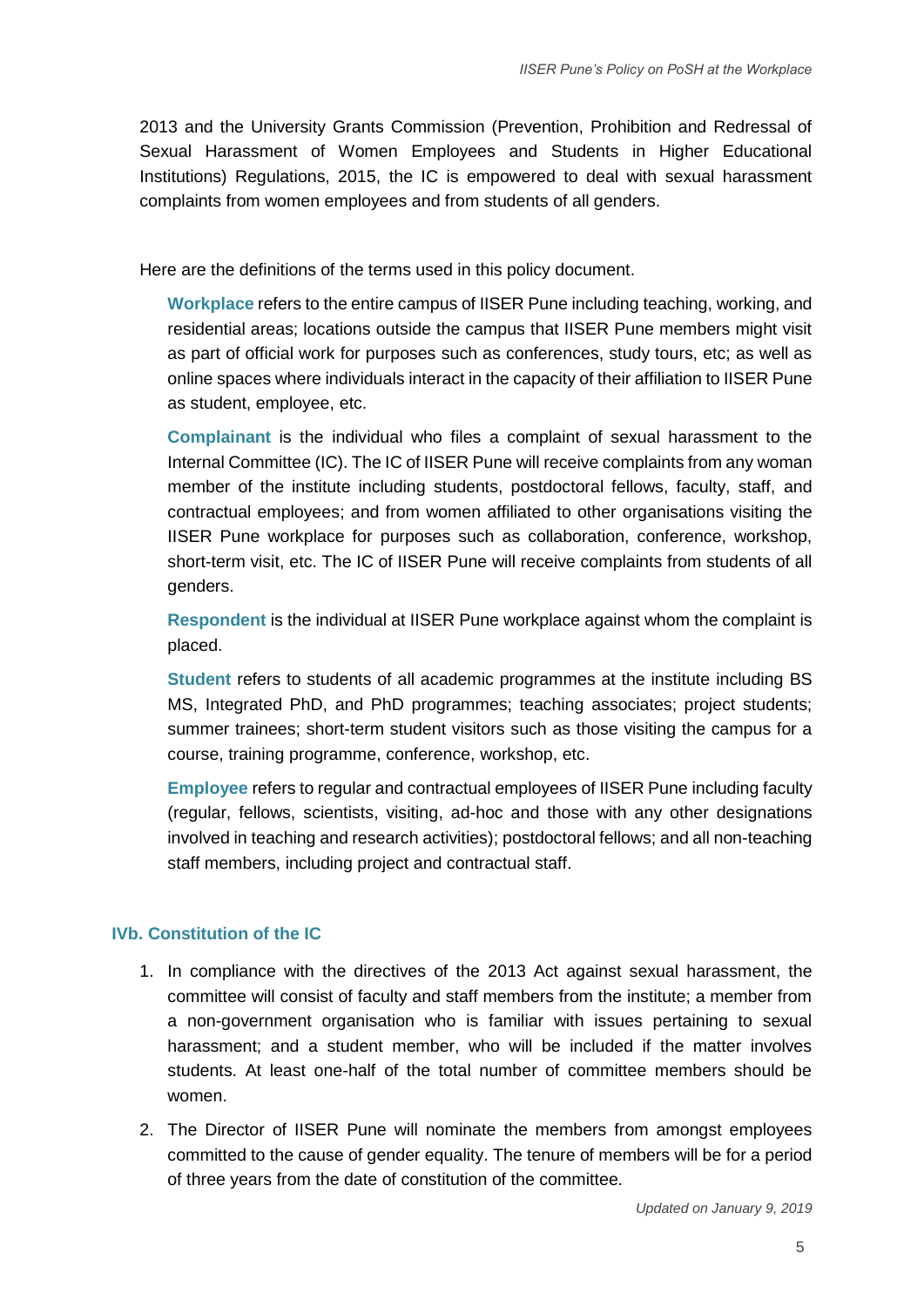- 3. All members of the committee should receive training in addressing issues related to sexual harassment through any one of the empanelled organisations listed by the Ministry of Women and Child Development.
- 4. IC will meet at least four times in a year, apart from scheduling additional meetings whenever necessary. Each meeting would require the Presiding officer to be present and at least two other members (for the quorum). If the Presiding Officer is unavailable for a meeting, she may nominate another woman member from amongst the committee members to assume the role of the Presiding Officer.

## **IVc. Filing of Complaint**

- 1. The IC will receive complaints from any of the members defined as a Complainant in Section IVa above. Complainants may send a complaint by writing to [ic@iiserpune.ac.in;](mailto:ic@iiserpune.ac.in) ic.po@iiserpune.ac.in or to any of the members of the IC. A written complaint is required to initiate the process. One may also contact any of the IC members for any queries or clarifications, should they need inputs from an IC member before choosing to place a complaint.
- 2. In the case of oral complaints (for example, if the complainant is not literate or is physically unable to write), the Presiding Officer will prepare a written document of the same, which will have to be signed by the complainant.
- 3. The complaint should include details such as the name and contact information (if available) of the person/s against whom the complaint is being placed; approximate date, time, and location of the incident of sexual harassment (the latest date/time/location may be included in case of multiple incidents); and a descriptive account of the incident and the situation.
- 4. The complaint should also include evidence and/or a list of witnesses (if available), which the IC will share with the respondent.
- 5. As per the prescribed guidelines of the Sexual Harassment Act, a complaint is to be filed within 90 days from the incidence of sexual harassment. This period can be extended by 3 months if the committee finds the circumstances for the delay to be valid.
- 6. All members of the committee are bound to maintain confidentiality on the identity of the complainant, respondent, and any witnesses during and beyond the period of the inquiry (see also IVf7).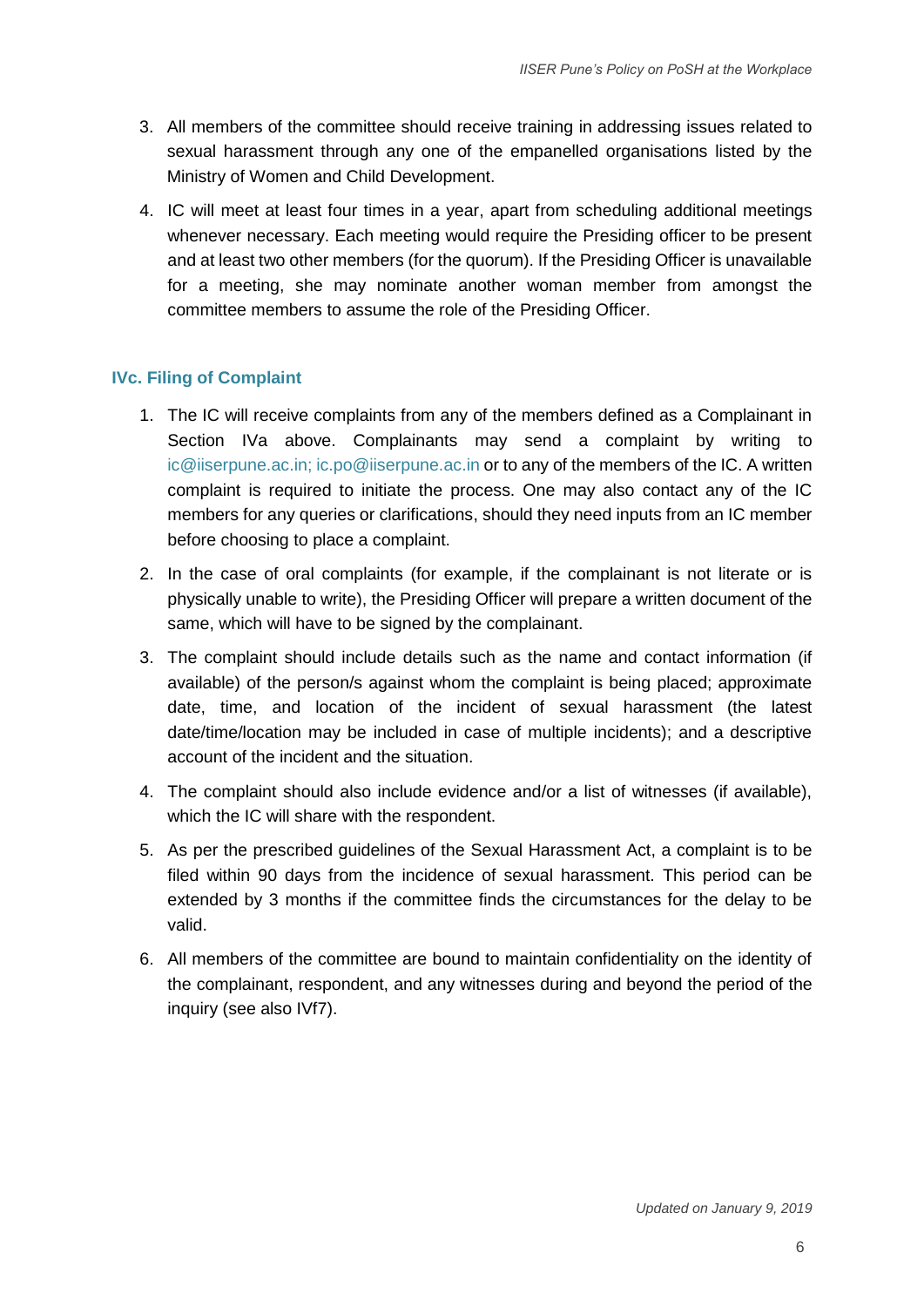| <b>Particulars</b>                                                      | <b>Timeline</b>                                                                                                              |
|-------------------------------------------------------------------------|------------------------------------------------------------------------------------------------------------------------------|
| Complaint to be registered                                              | Within 3 months from the date of incident (this<br>period can be extended)                                                   |
| Send a copy of the complaint to the<br>respondent to file his/her reply | 7 working days from the date of receipt of the<br>complaint                                                                  |
| Respondent's reply                                                      | 10 working days from the date of receipt of the<br>notice to file his/her reply                                              |
| Inquiry                                                                 | To be initiated after receipt of the respondent's<br>reply; to be completed within 90 days from the<br>date of the complaint |
| Report                                                                  | To be submitted within 10 days after completion<br>of the inquiry                                                            |

## **Timelines prescribed for Redressal of the Complaint**

The Director has to act on the recommendations within 60 days from the date of receipt of the inquiry report from the IC.

## **IVd. Procedure to Address a Complaint**

- 1. Throughout the complaint redressal process, the committee will be aware of its supportive role towards both the complainant (in investigating the incident and promoting a safe workplace) and the respondent (for a fair hearing and for recommending a course of action in anticipation of a positive impact on the respondent).
- 2. Prior to initiating an inquiry, upon the request of the complainant, the committee will explore the option of resolving the complaint through conciliation, which involves discussions, educating, counselling, etc. Before initiating conciliation, the Presiding Officer of the IC and/or the committee will independently assess the severity of the incident and, if found necessary, will advise the complainant to opt for a formal mechanism involving inquiry.
- 3. After establishing the requirement for a formal inquiry process, and within 7 days of having received a complaint, the IC will send a copy of the complaint to the respondent, who is expected to reply within 10 days of receiving the notice.
- 4. The respondent should submit to the IC his/her statement along with evidence and/or a list of witnesses (if available). The respondent's reply will be shared with the complainant.
- 5. The IC is required to complete the inquiry within 90 days from the date of the complaint. The Presiding Officer may constitute a sub-committee of at least three members including the Presiding Officer (quorum) for the inquiry, if necessary.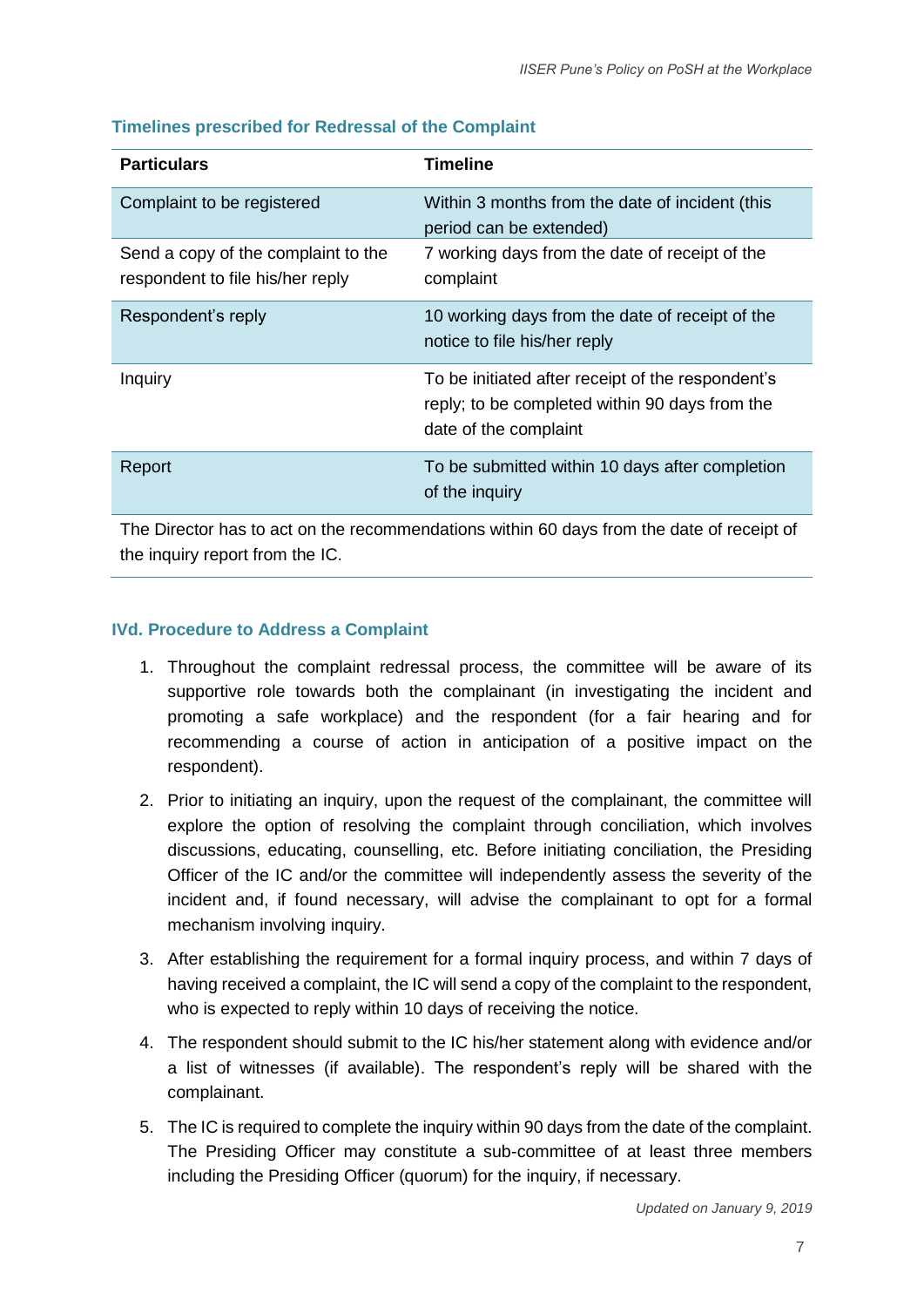- 6. The inquiry process would involve separate meetings with the complainant and the respondent, their witnesses, and any other members identified by the committee. The committee shall treat all members with dignity during the proceedings of the inquiry.
- 7. The complainant and the respondent will not be brought face to face, during any part of the inquiry proceedings. Cross examination may be done through the committee.
- 8. All parties will get a fair opportunity to present their account of the circumstances leading to the complaint and to furnish any documentary evidence.
- 9. All members involved in the inquiry process including the committee members, complainant, respondent, and witnesses are required to respect the confidentiality provisions of the policy.
- 10. Within 10 days of completing the inquiry, the IC will prepare a report of its findings along with its recommendations to the Director.
- 11. The institute is bound by law to implement the recommendations of the IC, and should act on the IC's recommendations within 60 days from having received the committee report.
- 12. The complainant and the respondent will both receive a copy of the IC report along with its recommendations. They have the right to appeal to the appropriate court in case they are not satisfied with the recommendations / findings of the committee.

#### **IVe. Recommendations following Inquiry**

- 1. If the committee upholds the complaint, i.e., the committee arrives at the conclusion that the allegation against the respondent has been proved, it will recommend action against the respondent. The IC's recommendations will take into account the nature of the misconduct, its impact on the complainant, the conclusion arrived at during the inquiry process, and the rules prescribed in the Act for penalties.
- 2. If the respondent is an employee, the recommended action may include disciplinary action (such as a written apology, reprimand, or warning); withholding of promotion/pay-raise/increment; counselling; community service; or termination from service. A second, or repeated, offence may attract a higher penalty.
- 3. If the respondent is a student, the recommended action may include disciplinary action (such as a written apology, reprimand, or warning); counselling; removal from the hostel; loss of semester; or discontinuation from the academic programme. A second, or repeated, offence may attract a higher penalty. In all instances, a letter will be sent to the parents informing them of the inquiry and the committee's recommendations.
- 4. If the committee does not uphold the complaint, i.e., it arrives at the conclusion that the allegation against the respondent has not been proved, it will recommend that no action is required to be taken.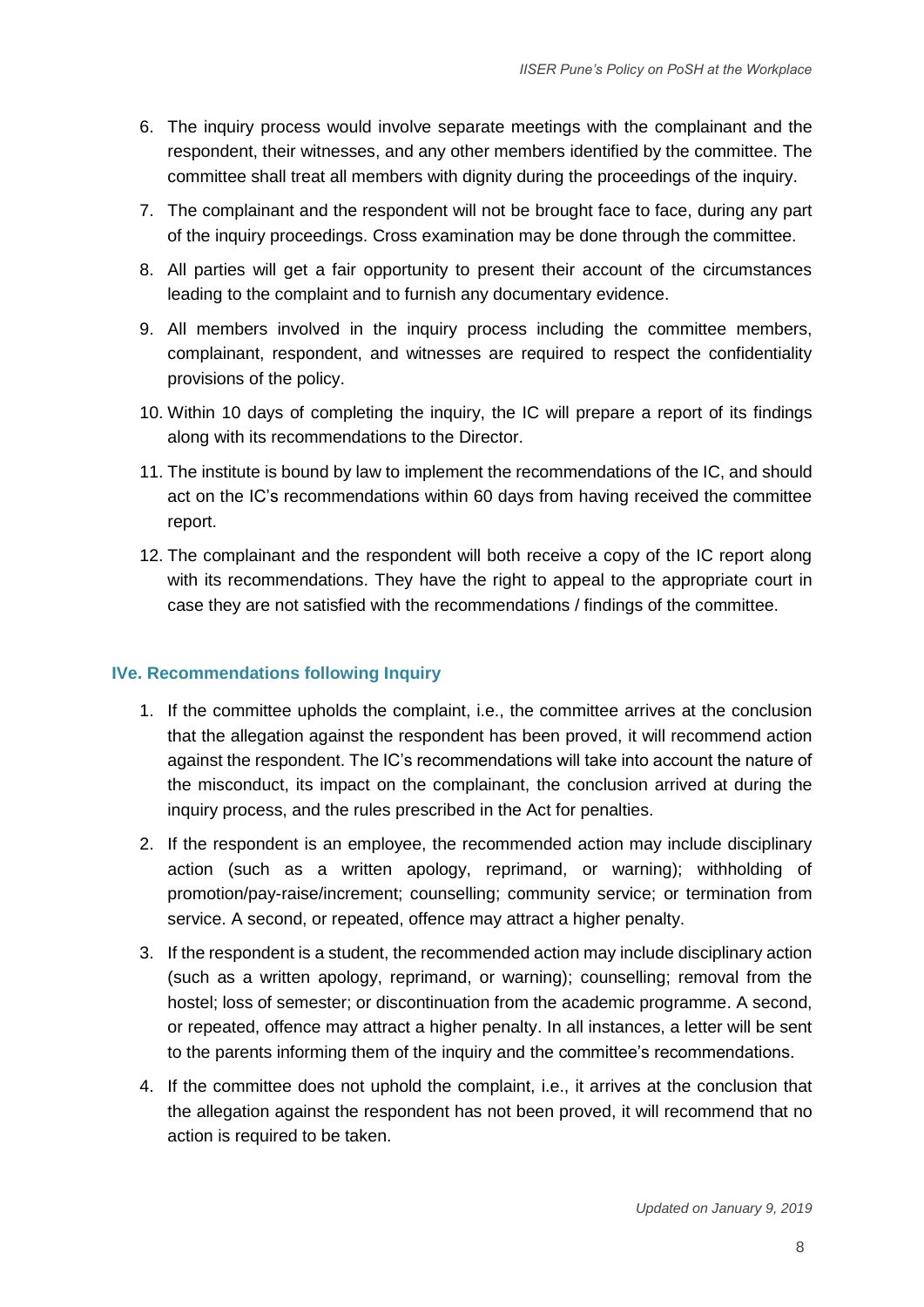5. If the committee concludes that the complaint against the respondent is malicious or false, i.e., the complaint has been placed knowing it to be false, and/or if misleading, fake, or forged documents have been produced as evidence by the complainant and/or a witness, the committee will recommend that the institute take action against the complainant and/or the witness. However, a mere inability to provide adequate proof to support the complaint, in the absence of malicious intent, will not attract action against the complainant.

#### **IVf. Further Guidelines**

- 1. The role of the IC is to nurture a safe and pleasant workplace for all members through gender sensitisation and to provide an unbiased complaint redressal mechanism for matters related to sexual harassment.
- 2. The complaint redressal process will be handled by the committee with due respect and dignity towards all members involved in the inquiry process. The inquiry proceedings will be kept confidential. All individuals called to the committee (complainant, respondent, witnesses, and any other) should honour the confidentiality of the proceedings.
- 3. The IC is empowered to ensure that the complainant, respondent, and witnesses are not victimised as a result of their involvement in the inquiry proceedings. The IC can recommend measures to prevent interactions that could cause such discrimination.
- 4. The IC members should not have any conflict of interest with the complainant or the respondent. In case of a conflict of interest, the committee member should excuse herself/himself from the inquiry proceedings.
- 5. As per the prescribed procedure, it is required that complaints are filed within three months from the date of the last incident. This period can be extended by three months if the committee finds the circumstances for the delay to be valid.
- 6. If the respondent fails to present himself/herself to the committee as requested for three meetings convened, the committee will proceed with its decision and recommendations based on the available facts and evidence.
- 7. Notwithstanding the Right to Information (RTI) Act of 2005, the contents of the complaint; the identity and address of the complainant, respondent, and witnesses; any details of the conciliation and inquiry proceedings; recommendations of the committee; or the action taken by the institute are not to be published or communicated or made known to the public, press and/or media. Information pertaining to the justice secured to the victim of sexual harassment as reported by the committee through its annual report may be disseminated by the institute without disclosing the name, address, identity, or other details that might reveal the identity of the complainant and witnesses.